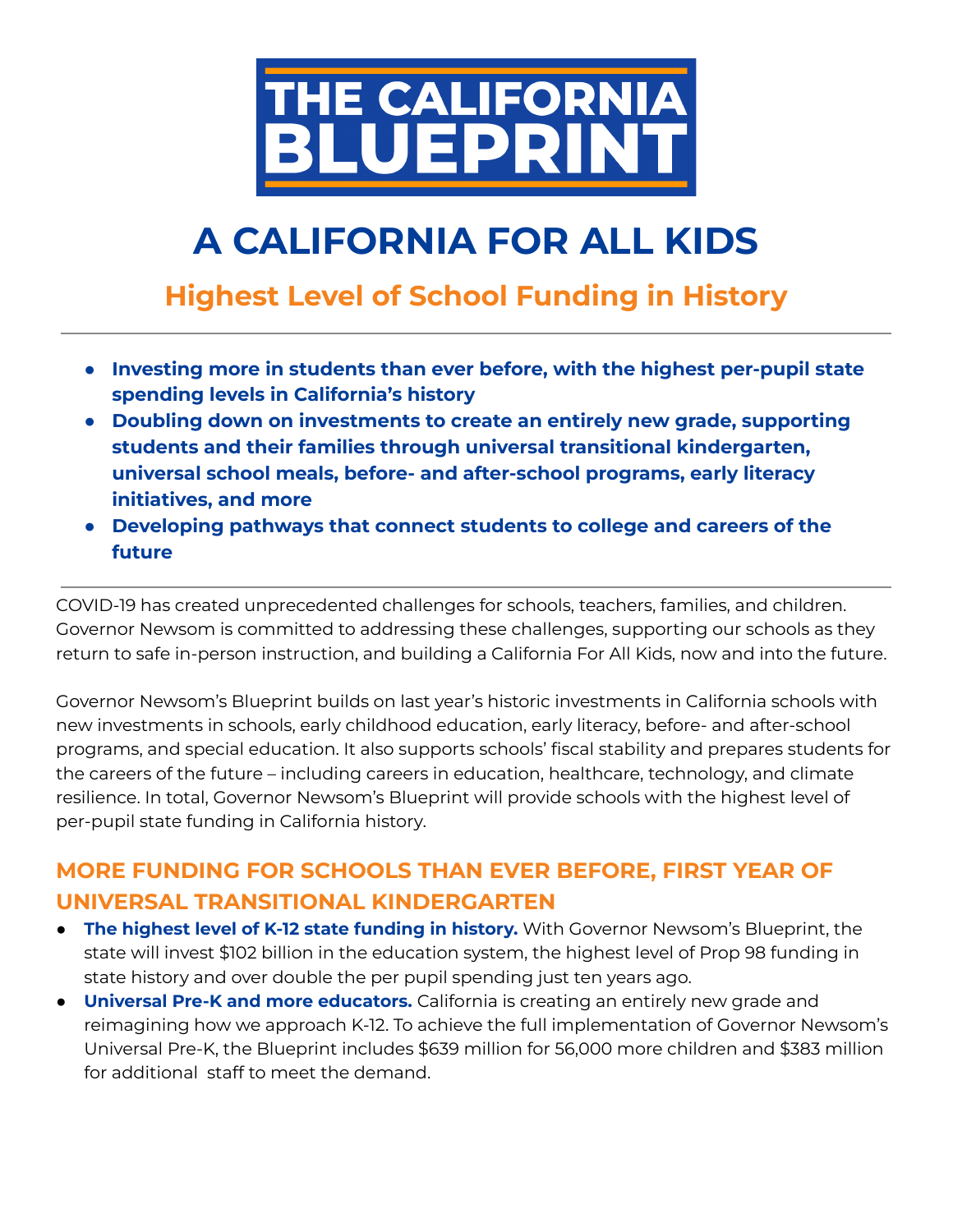

# **UNIVERSAL SCHOOL MEALS, INVESTING IN AFTERSCHOOL AND SUMMER PROGRAMS**

- **Universal school meals.** The Blueprint provides two meals a day to any student who wants them, regardless of income, and resources for facilities to build out kitchen infrastructure to enable fresh meals and support healthy eating in schools, while also expanding the Farm to School program
- **More access to afterschool and summer school programs.** Governor Newsom's Blueprint invests \$3.4 billion to provide before, after and summer school programs for transitional kindergarten through sixth grade, furthering his goal of achieving universal access to these programs.

### **LITERACY PACKAGE TO IMPROVE READING SKILLS, ESPECIALLY FOR CHILDREN WITH DYSLEXIA AND OTHER LEARNING DISABILITIES**

● **Implement a comprehensive literacy package to expand access and improve outcomes.** Since 2019, the Administration has invested \$92.7 million in research, direct services, and professional development to improve literacy instruction and supports for children with dyslexia and other learning disabilities. The Blueprint provides \$500 million for grants to high-poverty, low-performing schools to train and hire literacy coaches and reading specialists, in addition to hundreds of millions for grants and other support services for schools and local communities to build up the infrastructure to get our kids reading. And, the plan invests \$200 million for grants to support local education agencies create or expand bilingual school or classroom libraries.

#### **CREATING NEW COLLEGE & CAREER PATHWAYS**

- **\$1.5 billion to develop college and career pathways focused on education, technology, climate, and health care.** Develop local partnerships that bring school systems, higher education institutions, employers, and community stakeholders together to develop programs that integrate pathways to career and college opportunities. On top of that, a proposed \$20 million for public-private partnerships that prepare California students for high-skill jobs of the future in areas of technology, education, STEM, and more.
- **Expand student participation in dual enrollment opportunities** coupled with advising and support services, with a \$500 million proposed investment.
- **● Teacher credentialing and prep programs.** On top of last year's \$2.9 billion multi-year teacher workforce investment, additional funds to support teacher credentialing programs remotely by California Community Colleges, competitive grants to private/public institutions to develop and implement 4-year teacher prep programs, and test and credentialing fee waivers for prospective teachers.